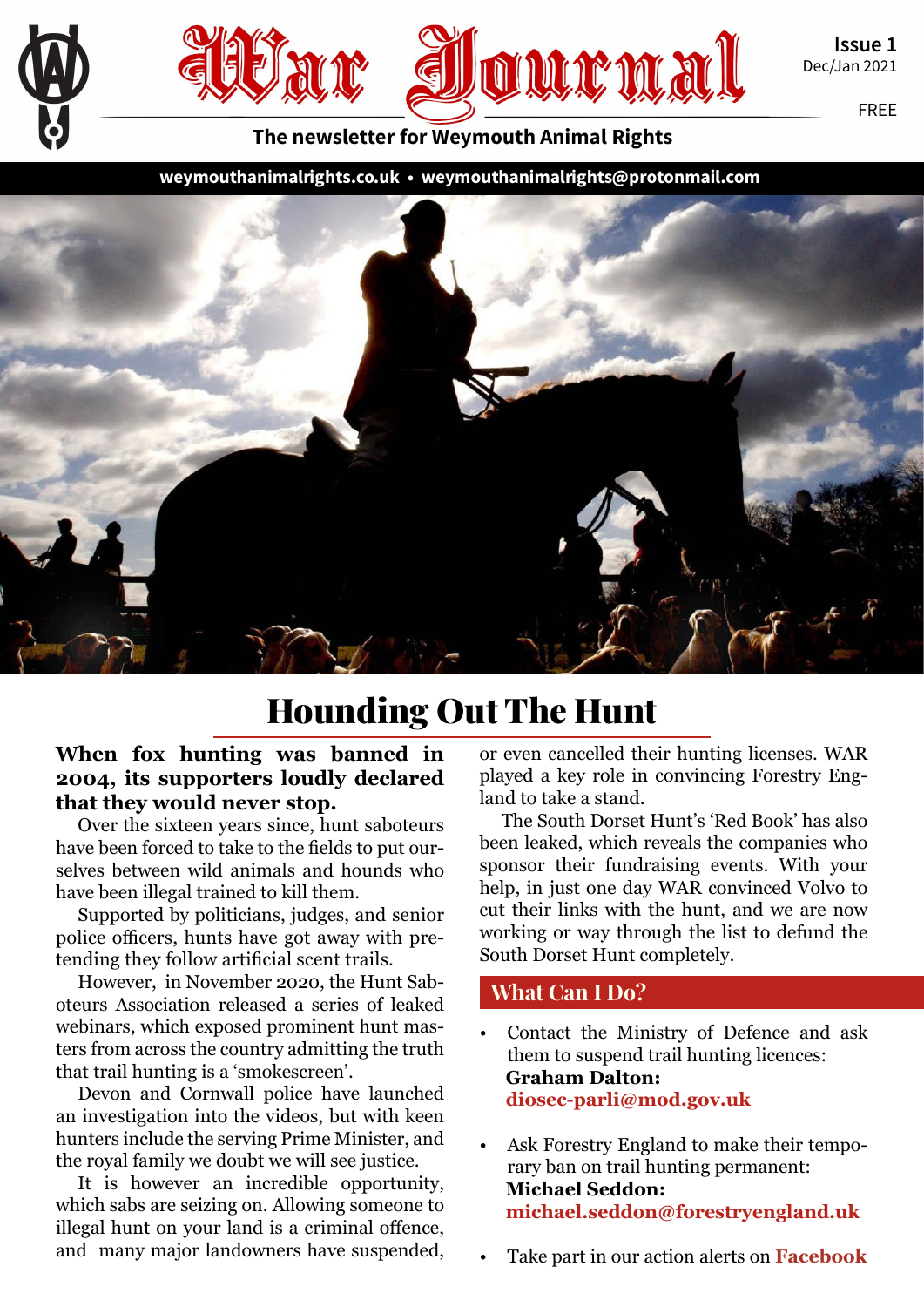# Animal Liberation In The Age Of Pandemics

#### **It is - or it should be - impossible to talk about Covid-19 without also discussing animal liberation.**

As with three quarters of all new diseases, this virus was caused by our toxic relationship with non-human animals. Whether you believe it came from a meat market or an animal testing laboratory, the simple fact is that if we didn't exploit animals this would never have happened.

Other 'zoonotic' diseases which have come from our unhealthy interactions with nonhuman animals include Swine Flu, SARS, HIV, Ebola, and BSE.



#### What Can I Do?

As with most situations, there are good things and bad things to come from this for animal liberation activism.

Hunting has been suspended, and possibly ended completely for the season, plant-based eating remains on the rise, and police forces who have long tried to stop activists from wearing masks are now insisting that we don't take them off.

However, activities which involve contact with others, such as protests and street level outreach have become all but impossible, leaving many people feeling helpless.

Never fear! There is always something you can do to help.

Check out our website for posters and stickers that you can print off from the comfort of your own home to use to spread the animal liberation message during your daily exercise.

Over the last few months, hundreds of thousands of animals have been killed en masse across the UK and Europe in fur farms and factory farms to stop the spread of new strains of Covid-19 as well as other diseases including Bird Flu.

While the media and government focus on how to stop this virus, they are loudly ignoring the simple step that we all need to take to prevent the next one: veganism.

If we didn't eat animal products, carry out perverse tests on them, or wear their fur, we would live not only in a more just world, but also a far safer one.

In the course of finding a vaccine, millions of animals have been killed in cruel experiments, which could and should have been replaced many years ago. More animals are killed to provide ingredients for the vaccines, and with new vaccines being promised annually for Covid-19, the non-human death toll will continue to rack up long after the rest of us have returned to 'normality'.

It is important that we take this time to spread the message to those around us that now is the time to go vegan. If not for the animals, our own health, or the planet, then at the very least to prevent more lockdowns and everything that has come with them.



You can also make banners using old sheets and paint to hang in visible places.

If you prefer to keep your activism online, please be sure to follow our Facebook page and Instagram account for regular urgent action alerts.

Spread this newsletter far and wide, and don't forget to take part in the email campaigns scattered throughout it!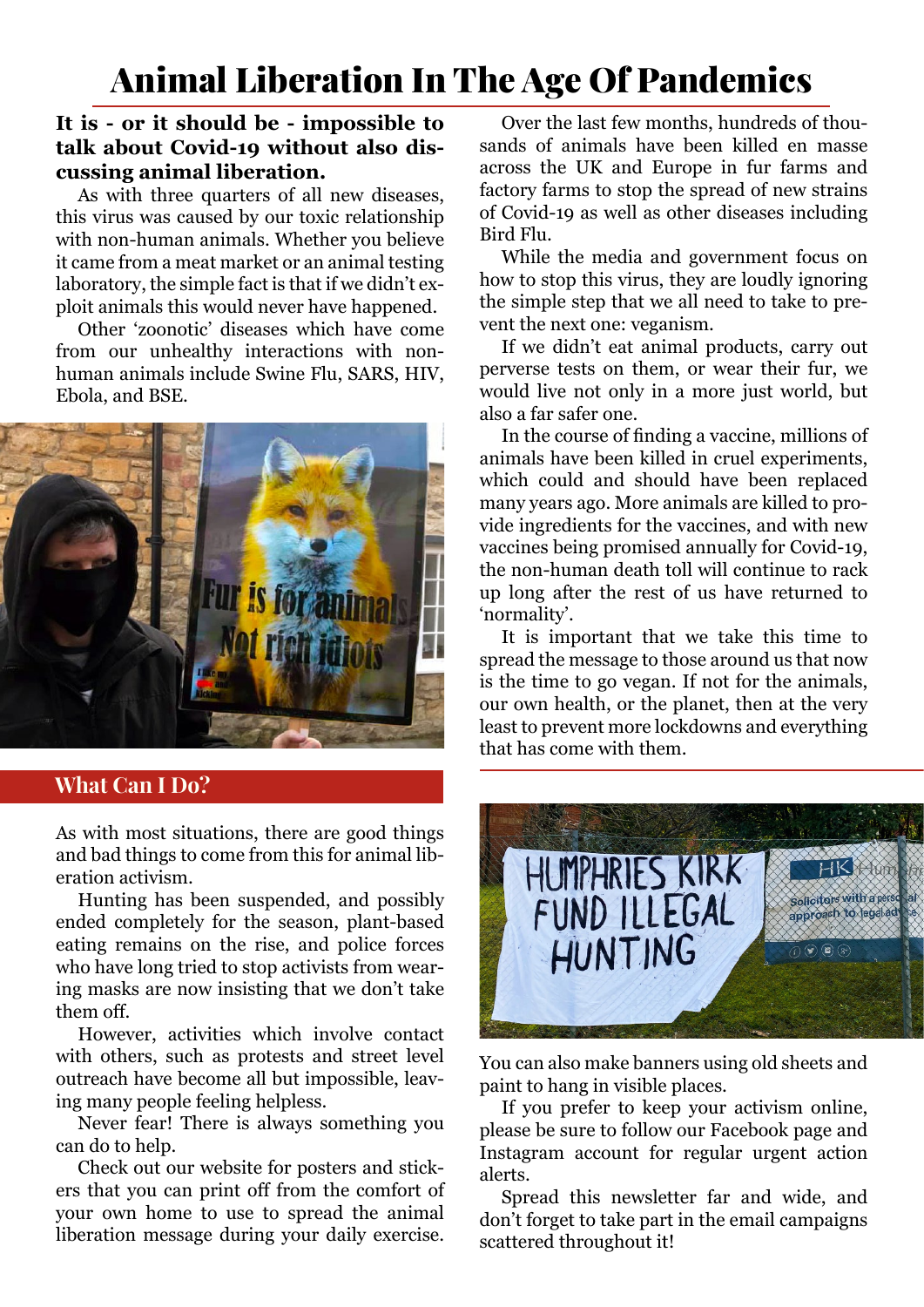# From The Fields And The Frontlines

#### **WAR hunt saboteurs were out regularly throught the unusually short 2020 hunting season taking action.**

Due to the pandemic, the season began in December rather than November, and unlike the hunts, we were ready and raring to go.

The 'cub hunting' season - when hounds are trained - had been disrupted by lockdown, so poorly trained packs rampaging across the countryside and busy roads became a common sight.

From our first visit to the Portman Hunt on December 2nd, the effects were clear. Combined with their recent ban from hunting on Forestry England land, they were visibly miserable.

It was a theme that continued throughout December and into the first days of January as we visited the Blackmore and Sparkford Vale Hunt, the South Dorset Hunt, and the Cattistock Hunt. Even the South Dorset's Boxing Day Meet - the most anticipated event for their diary - turned out to be an unusually subdued affair with barely 20 riders showing up.

Hunt supporters tried their best to prevent us being effective by assaulting saboteurs, smashing our cameras, slashing our tyres, and riding down and smashing the windows of the hunt monitors we work alongside.

It would take a lot more than that to stop us. Over the four week season, over a dozen foxes were directly saved by quick-thinking sabs. We saw one fox killed, which is one too many, and we hope you will help us ensure it doesn't happen again.



#### What Can I Do?

- If you would like to join us in the fields, directly saving wildlife, please let us know, everyone is welcome!
- If you aren't able to come out as an active sab, please consider making a donation towards our work.